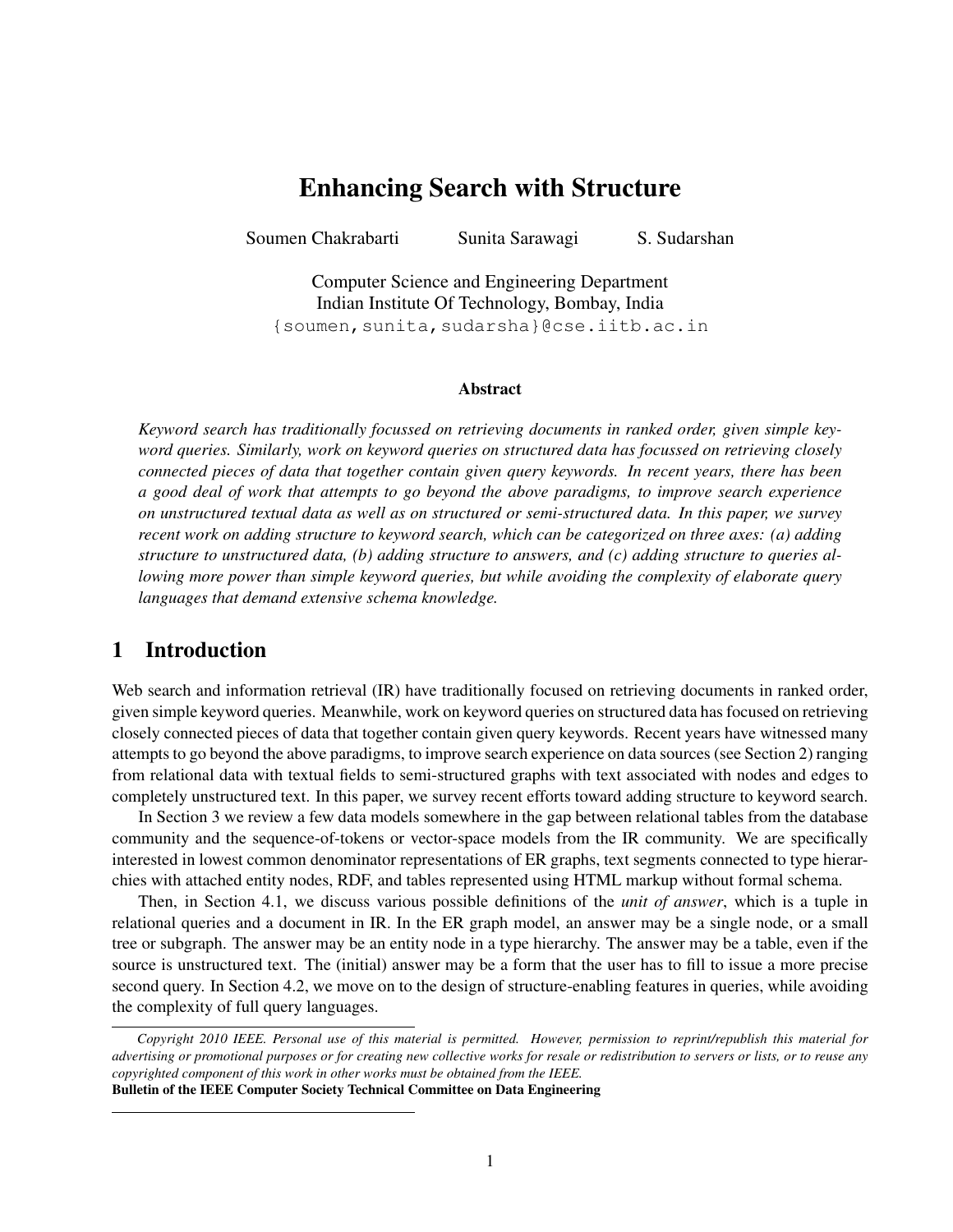In Section 5 we outline algorithmic and systems issues in efficiently evaluating some forms of structured queries, as well as queries that provide some forms of structured answers. We first summarize how to annotate unstructured text with links to entities in a graph-structured entity and type catalog. Then we discuss indexing and query processing for entity search in annotated text. Next we describe how to respond to queries with subgraphs, forms, and tables.

## 2 Structure in data sources

Databases and text search systems evolved very differently for several decades, but new applications are pushing them toward common ground [15]. In this section, we describe three types of data sources useful in new applications somewhere between strictly structured and completely unstructured data management systems.

We begin in Section 2.1 with the most explicit form of structure, where the job is to index and search entityrelation (ER) tables or graphs, except that there may be free-form text associated with table cells or nodes and edges in the graph. Standard relational or XML search systems do not provide sufficiently flexible support for combining text and structure search in such settings.

We continue in Section 2.2 with a less friendly situation where record-like regular structure has to be automatically extracted from HTML source. Here HTML markup tags and their regular patterns provide clues to extracting structure.

The most challenging scenario is where there is no explicit structure in the source text, but the structure is created by linking text tokens to entities in a structured database, which might be tabular or graphical. This is discussed in Section 2.3.

## 2.1 Structured data with textual content

Relational databases are widely used to store and generate textual content for e-commerce and social media sites. Familiar examples in academia include DBLP and CiteSeer. Many table columns in such applications are free-form or somewhat stylized text. The dominant query paradigm combines small forms for structured (e.g., numeric) fields and text boxes for free-format text input. Unlike with SQL queries where any row ordering must be deliberate and explicit, users expect tuples to be implicitly sorted by a relatively vague notion of relevance, as in IR. Finally, data normalization and the use of primary and foreign keys across multiple tables means that different words in a query may match cells in different tables, connected via joined attributes. We can think of every row in every table as a node in a graph, with edges representing primary and foreign key matches.

This "lowest common denominator" graph representation is quite generic, and can also be used to represent XML documents with text "blobs" associated with leaf nodes, and nodes being labeled with some element type. This kind of labeled entity-relation graph can also be used to represent RDF data. A specific and interesting example for us is DBPedia<sup>1</sup>, which is an RDF repository built by extracting triples from Wikipedia.

#### 2.2 Records and tables embedded in HTML

Web pages often contain embedded tables and lists that can be interpreted as sets of multi-attribute records. Such sources can serve as a compact and high quality source of structured information, that has been ignored until recently [21, 11, 23, 9]. For example, researchers at Google report the extraction of 154 million information bearing tables from their search engine crawl [11]. In addition to providing partially structured sets of records, such artifacts also provide useful meta-data in the form of headers and titles. With proper tools, it is possible to collect several useful kinds of information such as instances of type-entity pairs from a table's header and its entity columns, and multi-way relationships from rows of a table. Specifically under the assumption that the first

<sup>1</sup>http://dbpedia.org/About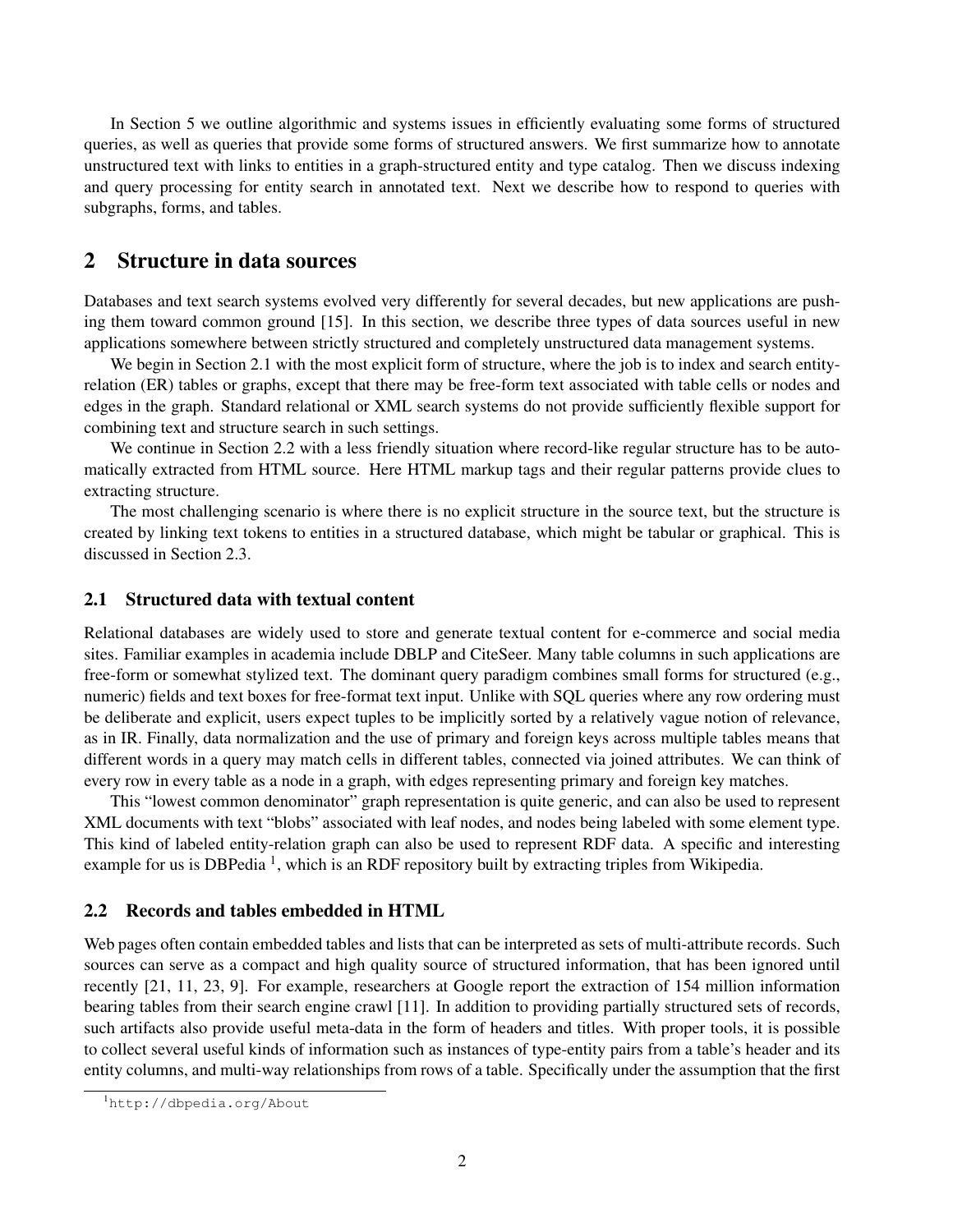non-numeric unique column is an entity, tables can be used to extract (entity, attribute name, value) triples [10]. Lists on the web can be converted to yield useful multi-way relationships as discussed in [23]. The headers of tables provide an implicit grouping of attribute names that can be exploited in useful ways. For example, by exploiting the co-occurrence pattern of a column header with headers of other tables, one can group attribute names that are synonyms [11].

#### 2.3 Unstructured text mentioning entities from catalog

The most "organic" sources of structure are in unstructured text on Web pages, and these are the most difficult to exploit reliably in search. In general, an *annotation* associates a short token segment with either a *type* of entities, or a specific entity. Named entity taggers can associate a coarse-grained type like *person* with the token sequence *Albert Einstein* with high accuracy. More fine-grained annotations may assert that tokens *Albert Einstein*, in a given context, refers to a *physicist* rather than a more generic type *person*. The most unambiguous level of information is that these tokens refer to a known entity, possibly expressed by a standard URN in an entity *catalog* such as Wikipedia.

Unstructured text in Wikipedia articles already have references to standard entity URNs within Wikipedia, and there are also many links from other pages that refer to a specific entity, to the corresponding URN in Wikipedia. Such annotated text leads to a new document representation (Section 3.2) that can be used for entity search. Authoring entity-annotated text is labor-intensive. Much of the Web is not annotated thus. In Section 5.1.2 we will summarize recent algorithms to automatically annotate free-form text with likely mentions of entities from a given catalog. These automatic annotation algorithms are not perfect, but the hope is that they have sufficient accuracy to assist semi-structured search.

## 3 Data representation

In Section 2 we discussed various forms in which structure may be explicit in, or be mined out of a data source. In this section we describe the corresponding abstract representations used in building storage and query systems. These representations bring together tabular relational data, document representation in traditional IR, and graph-structured data.

#### 3.1 Entity and type catalog

A catalog provides a directed acyclic graph where nodes are *types* and *entities*. A directed edge labeled "*⊆*" from type  $T_1$  to  $T_2$  means that  $T_2$  is a subtype or subclass of  $T_1$ . E.g., *Physicist* is a subtype of *Scientist*. Entities *e* are also represented as nodes, connected to types *T* they belong to, using edges labeled "*∈*". The catalog may be provided by WordNet [34], Wikipedia, or YAGO [43].

Each entity (or type) in the catalog is known by a unique ID. It is also known by one or more *lemmas*: short token sequences describing the entity (or type). E.g., the city of New York is known by lemmas "New York City" and "Big Apple". Over and above lemmas, each entity also has an associated *description* that uniquely defines it. In case of WordNet, the description is a dictionary definition. In case of Wikipedia, the description is a whole article page. More generally, we may find hyperlinks anywhere on the Web (including Wikipedia itself) to an entity *e*, and consider the anchor and surrounding text as another form of "description" of *e*.

#### 3.2 Text linked to catalog

The vector space model [44] has served its purpose well in traditional IR, but more elaborate models are needed if we are to augment the query system with more structure. One way to do so is to exploit connections between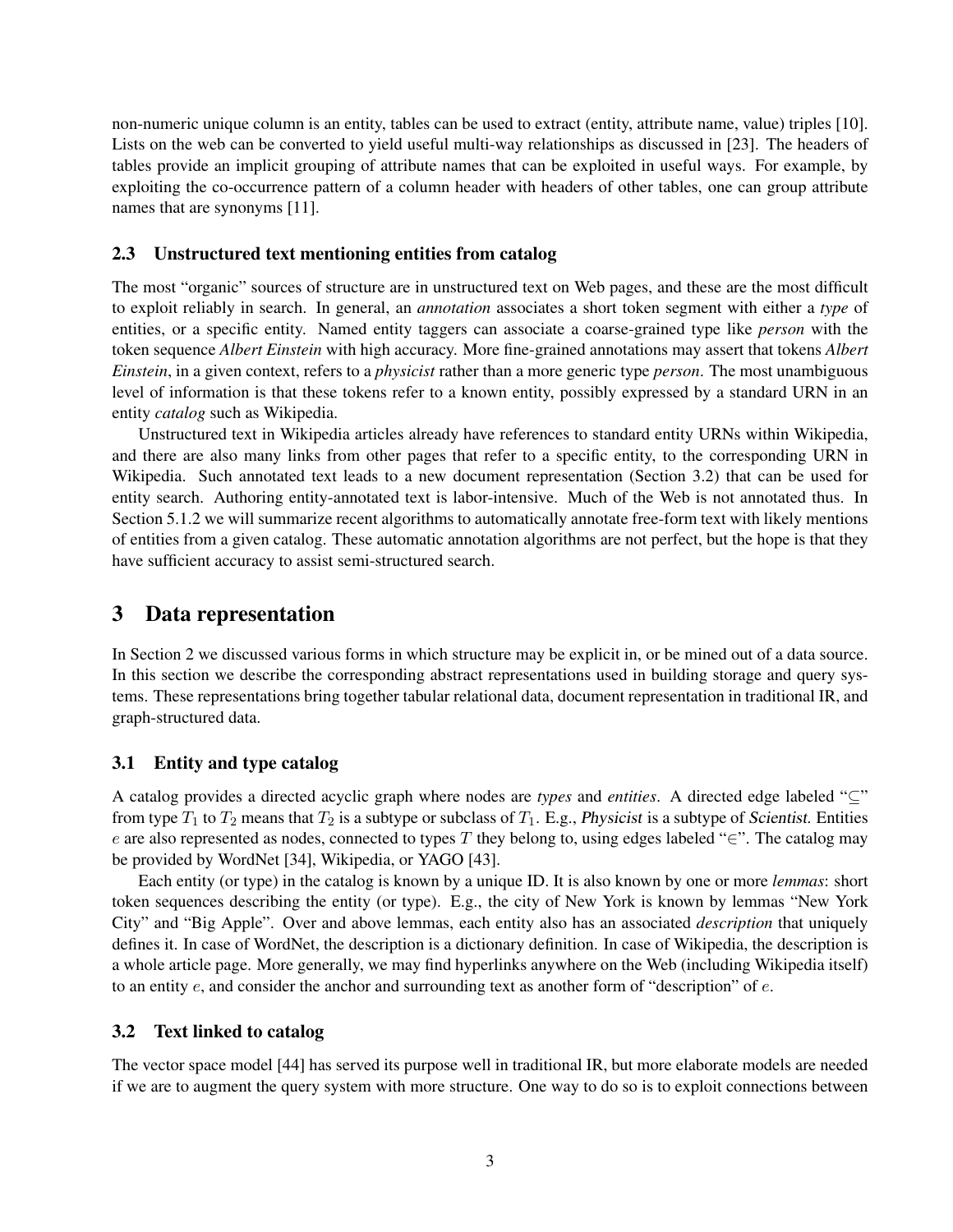the text and a catalog of types and entities. An *annotation* is a record with fields: document ID, range of token offsets, entity (or type) ID from the catalog, and an optional score of confidence

We might represent the corpus in graph format as a set of chains, one for each document. Each node in a chain represents a token in the corresponding document. In case a token is part of a suspected *mention* of entity *e*, the node corresponding to the token is attached by an edge to the node corresponding to *e*. The weight of this edge may be designed to reflect the (un)certainty of the mention. In case of multi-token mentions, depending on the application, one may add edges to each token or to the first, center or last token, with weights adjusted suitably.

In some cases, as in explicit hyperlinks from Web or Wikipedia documents to *e*, there is no uncertainty. But a majority of potential mentions are uncertain. E.g., the token segment "New York" may refer to either the city or the state, and "Einstein" may refer to the famous physicist or the well-known bagel makers. Many pages in Wikipedia are *disambiguation* pages that list alternative entity references for a given lemma.

## 3.3 General graphs with textual properties

In the above model of text linked to a catalog, the graph is very specific (catalog graph connected to document token chains) and there are only a handful of relationships: entity is instance of type, type is subtype of type, token/s mention entity, and tokens are adjacent/nearby. In a more general entity-relation (ER) graph model, nodes are arbitrary entities of given types. E.g., in representing DBLP, a node may represent a paper or author. Entity nodes may be explicitly connected by edges to a type "meta data" node, or the type may be interpreted as a discrete attribute of the entity node. In addition, nodes may have other named attributes; these could be numeric (e.g. date of publication) or string-valued. The string attributes may be short (such as author address) or long (an abstract).

Edges represent arbitrary binary relations between the nodes they connect. Like nodes, edges have types. E.g., a node representing a person may be connected to a node representing a paper, using an "is author of" edge. Generally, most binary relations have transposed relations, and we can model this as a reversed parallel edge, say, "is authored by" in the above example.

We can tokenize (long) text fields and represent each token as a node in the same ER graph. Each token node would then be connected to the entity nodes where they appear in attribute fields. We might define a "token appears in node" edge type to represent these relations.

#### 3.4 RDF

The Resource Description Framework (RDF) is a framework originally designed for representing information on the Web. It is based on a set of (subject, predicate, object) triples, where subject and object are nodes of a graph, and the predicate (or property) is the label of an edge from subject to object. Each node may represent an entity, in which case it has a unique identifier, or it may represent a literal such as a string or number. Attribute values relationships are represented using edges. For example, we may have a graph with entity nodes "Jim Gray" and "Transaction Processing Concepts", the book written by Jim Gray. The Jim Gray entity may have an edge HasName linking it to a node representing the string "Jim Gray". and similarly the book may have an edge HasTitle linking it to a node representing the string "Transaction Processing Concepts". Although other graph models have been proposed for semistructured data, such as Lore [?], RDF is today the most widely used semistructured data model.

An RDF graph is conventionally represented as a set of triples, where each triple asserts a fact; an RDF graph asserts the conjunction of all triples in the graph. Unlike full featured knowledge representation languages, RDF does not allow specification of disjunction, negation, or quantification. In this aspect RDF is like the relational model, but unlike the relational model RDF does not require a strict schema, and it is restricted to the triple representation. Although RDF was originally proposed as a way for Web sites to provide semantics for their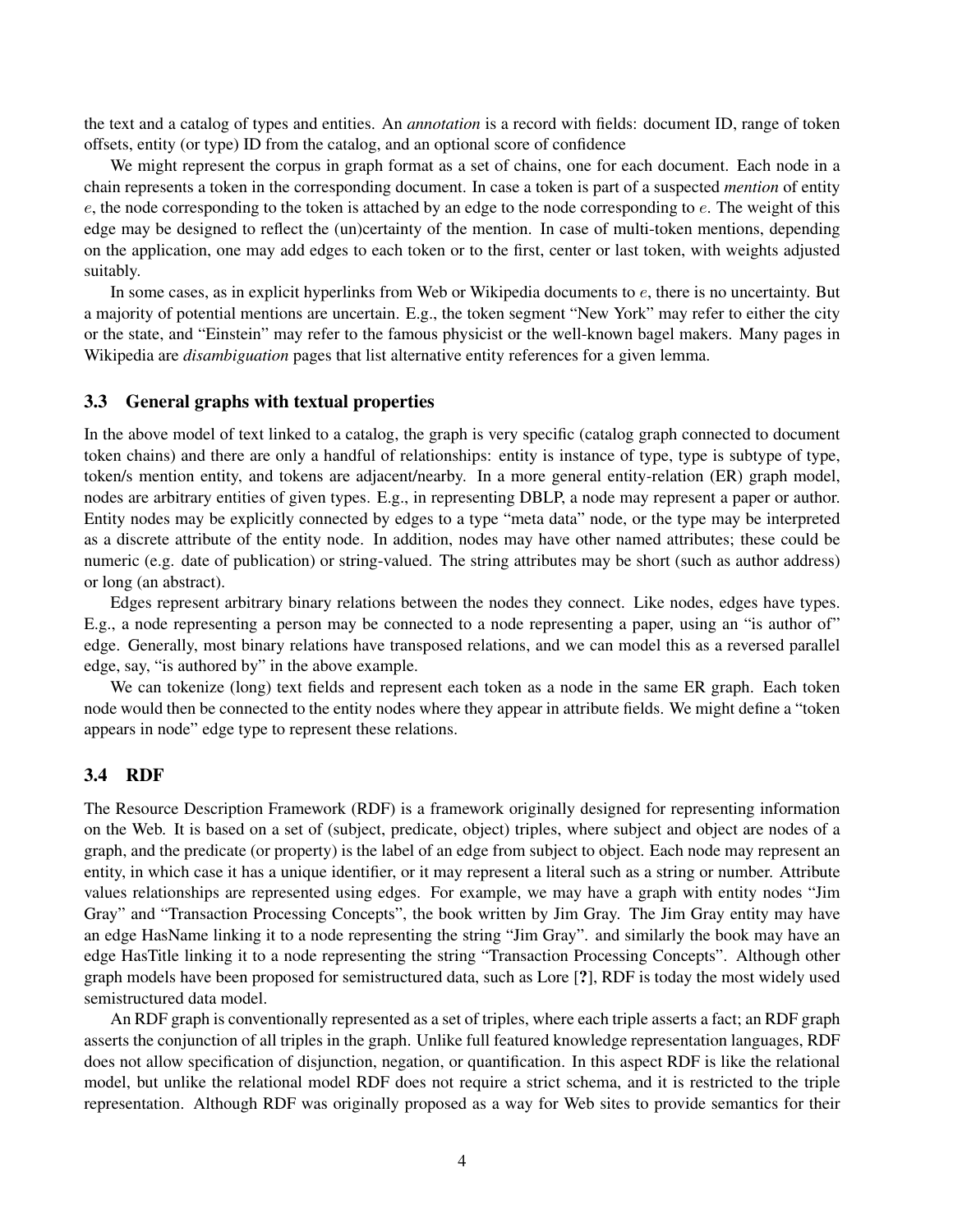content, it has not been widely used in that context, but is a convenient unified representation for knowledge extracted from a variety of sources. For example, the YAGO project [43] uses RDF to represent knowledge extracted from Wikipedia and WordNet, among other sources.

## 3.5 Tabular data

At the top-level, tabular data extracted from the Web represents sets of records where the record boundaries are indicated by rows for tables and items for lists. Records comprise of a set of attributes. For lists, the attribute structure is latent and expensive extraction methods are required to reveal it (Section 5.4). For tables, the columns often correspond to attributes. Further, these can be partitioned relatively easily into those that represent entities, and those that are properties or attributes of the entities. Tables can optionally contain one or more header rows, and titles/context tokens describing the content.

Normally, the cells and headers of a table are not tied to any standardized schema. Greater leverage is possible by inter-linking the information across the millions of tables on the Web. One way to acheive this is to infer join links among table pairs — for example, Cafarella et al [11] propose to add join links between a column *C* of table *T* to a column  $C'$  of another table  $T'$  when the headers of  $C$  and  $C'$  are synonyms and co-occur with similar columns. A second approach is to annotate table columns and entities to a standardized catalog. In Section 3.2 we discussed the annotated text model where text snippets are annotated with entity nodes of a type hierarchy. For tables, in addition to entity annotation on the cells, type annotations can be attached to columns and relationship annotations among groups of columns. For example, based on its contents, a table's columns can be assigned type annotation such as "Western Movies", "Currency", "American director" and associated with relationship tags such as "box office total" and "directed by".

# 4 Models for queries and answers

To take advantage of explicit structure in the data, or latent structure in a corpus, we need one or both of the following features in the system:

- The unit of an *answer* has to be defined carefully. Unlike in Web search or IR, the answer will usually not be a document or page. As we shall see in Section 4.1, an answer to a keyword query may be a node in a graph, or a small subgraph, a table with textual and other fields, or even a form to fill for a second round of more structured query.
- There must be constructs in the query language to express more structure than in traditional keyword search systems. However, in doing so, the query language should not demand complete schema knowledge from users and border on to SQL or XQuery. Striking a balance in this matter is an important design issue. We will visit some promising query dialects in Section 4.2.

## 4.1 Answer structure for keyword queries

The unit of an answer to a keyword query on structured data can be defined in several ways, including nodes, trees, and graphs. Alternatively a keyword query can retrieve not raw data, but forms, or form results. We outline these options in this section.

## 4.1.1 Single node in a graph as answer

A common search task in the ER graph model is to rank single nodes in response to keyword queries. In standard IR, the score of a document in response to a query would be a function of the overlap of query words with text in the document. In the graph ER model, however, we would be interested in taking advantage of the graph structure for better ranking of response nodes.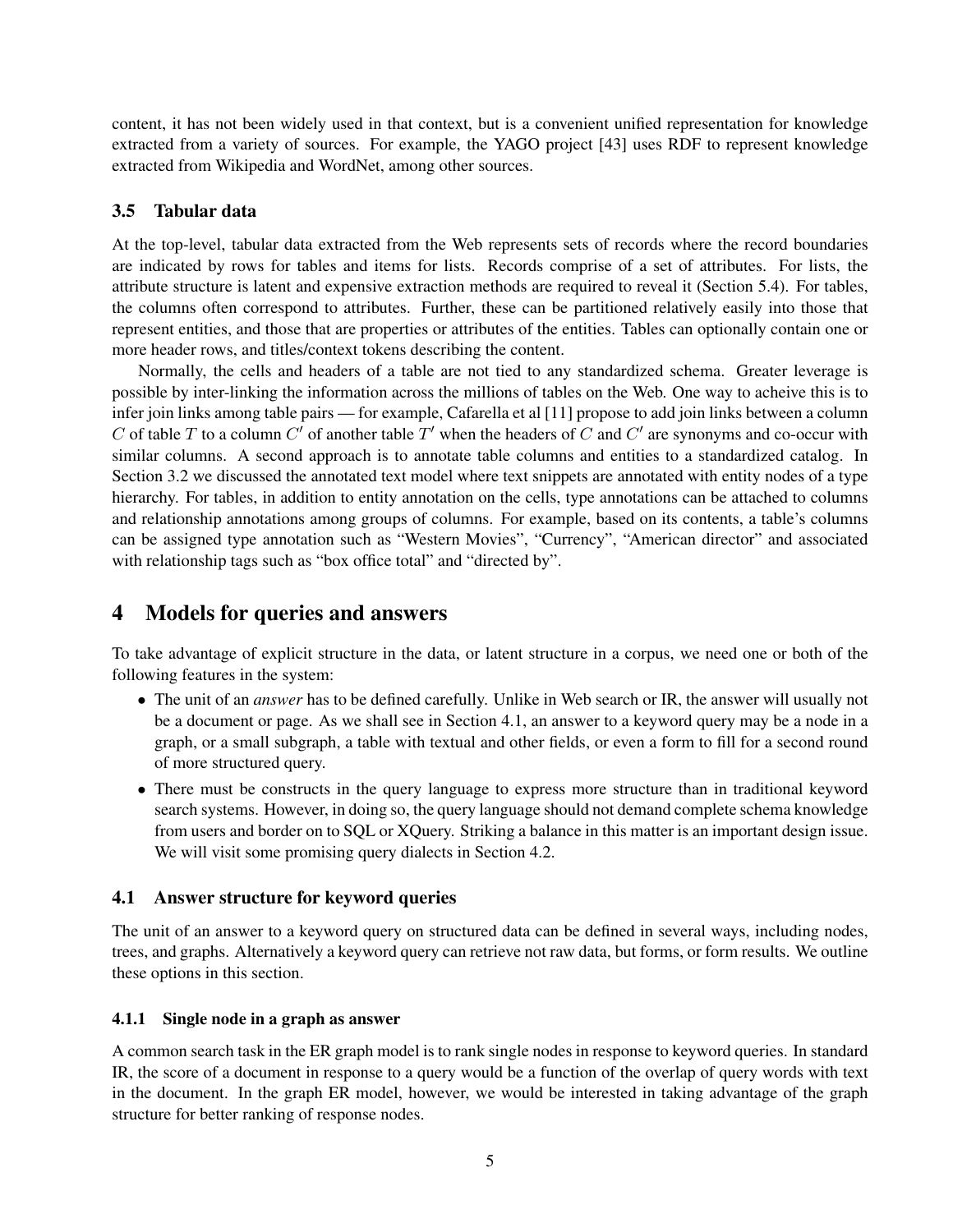As a specific motivating example, consider the DBLP or CiteSeer graphs. The paper about the Object Exchange Model (OEM) [38] is widely cited by papers about XML search, but it was written before XML became a mainstream research area in databases. Given that the OEM paper is directly related to XML technology and highly cited, one may argue that it should be ranked highly in response to a query containing 'XML'. As a more generic motivation, an edge between nodes *u, v* is evidence of an association, which might lead us to postulate that the score of of node *u* in response to a query should not be too different from the score of node *v*.

Proximity search approaches, such as [22], the near query mechanism in BANKS [1], and OBJECTRANK [7], return an entity node as an answer to a keyword query. For example, in the BANKS system, a query "author(near recovery)" would return authors that are closely related to the keyword recovery. The key issue is how to rank nodes in the input graph, in response to the given keyword query. Goldman et al. [22] find shortest paths from each potential answer node to each node containing the given keywords, and aggregate the shortest path lengths to get a node score. In constrast, BANKS [1] is based on a spreading activation model.

#### 4.1.2 Trees and graphs as answers

A majority of the work on keyword search on structured data is based on finding a subtree connecting the keywords specified in the query. Early examples of this approach include BANKS [8], DBXplorer [4] and Discover [24].

While some early work ranked trees based on the number of edges, BANKS [8] proposed a more sophisticated ranking model based on edge directionality and edge weights; this model was later refined based on traversal probabilities in [26]. The primary motivation for the more sophisticated ranking approach was that unrelated nodes often have very short parts connecting them through "hub" nodes; for example if a paper node links to the conference in which it appears, every two papers in that conference have a path of length 2 connecting them, even if they are otherwise unrelated. The directed edge weight model penalizes such shortcut paths that connect a large number of nodes.

When nodes can contain significant amounts of text, IR ranking techniques are important for computing answer tree scores. Fang et al. [32] describe how to apply IR ranking techniques such as TF-IDF, document size normalization and phrase-based ranking to rank answer trees.

Given a keyword query, Précis [28] first finds nodes containing the keywords; but instead of just returning these nodes, for each such answer node Precis returns a subgraph of related nodes. The subgraph of related ´ nodes is generated based on foreign key joins with other closely related relations, which can be automatically chosen based on some heuristics.

The Précis approach starts with a node or a path/tree and grows a graph around it. An alternative approach is based on finding small subgraphs that contain the given query keywords. For example, the EASE system [31] finds r-radius Steiner subgraphs that contain the given query keywords, ranked based on their compactness and length-normalized TF-IDF scores.

#### 4.1.3 Forms and Queries as Answers

Presenting nodes, trees or graphs as answers is often not satisfactory for end users who are not concerned with the schema. For example, users of enterprise information systems are used to getting richly structured answers in response to filling in forms. A different approach is required to generate such structured answers; in particular, answers formats need to be predecided in some way, and a keyword query retrieves one of the predecided answer formats.

One approach, proposed by [17], precomputes a set of forms, with associated SQL queries, from the given database schema. A keyword search then returns a set of forms that are relevant to the query, instead of returning actual data; a form is considered relevant to a query if the keywords occur in relations used in the form query. The user can then provide values for form parameters to get at required information.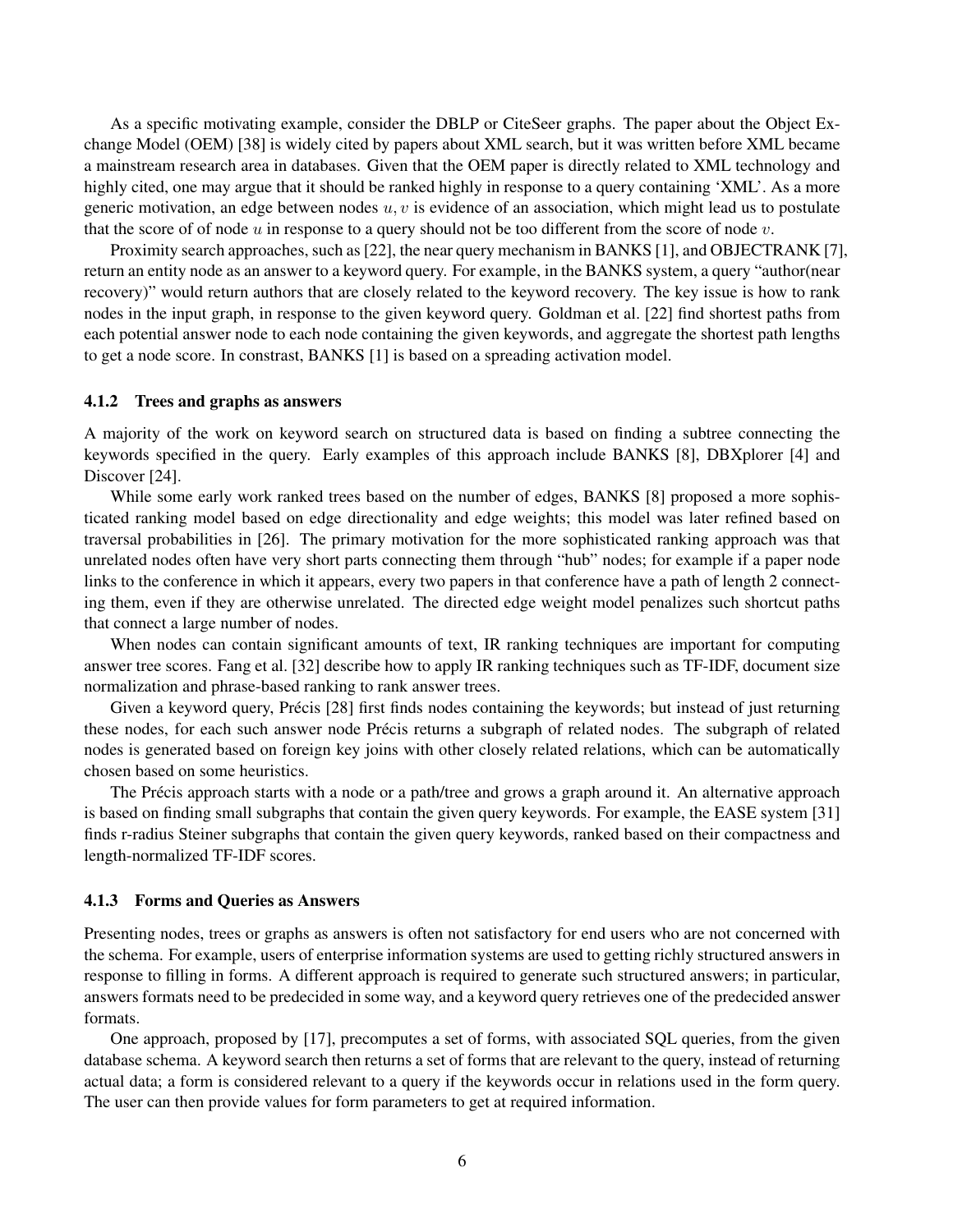A second approach, proposed by [36], is to specify units of information called qunits, each defined using a parametrized query, defined in a language such as SQL/XML. Executing each such qunit template with different instantiations of the parameters leads to a collection of instantiated qunits. Keyword queries are evaluated against the set of instantiated qunits, and relevant qunits are returned as (ranked) answers. A major focus of [36] is on how to automate the generation of qunits, and a user study shows that automated generation can perform reasonably close to human generated qunits.

A third approach is applicable to a situation where an enterprise information system has already defined a large number of forms; here, the goal of a keyword query is to find a form, along with an instantiation of form parameters, such that the result of the instantiated form contains the specified keywords. In the approach proposed by [20], forms results are precomputed for all possible parameter values, and indexed offline. In enterprise information systems, this approach is complicated by the fact that different users may see different results on submitting the same form. In Section 5.3 we outline how Duda et al. [20] handle this problem. The problem of deep Web search, e.g. [40], is closely related. Work in this area has generally focussed on generating values to be filled into Web forms to surface data hidden behind the forms; pages thus surfaced are then indexed just like regular Web pages.

## 4.1.4 Tables as Answers

For many user information needs, the answer is best represented as a single table rather than as a collection of documents. For example, in Google Squared  $^2$  a search for entity types such as "fighter jets" outputs a table with rows representing instances of fighter jets and columns denoting attributes like dimensions and crew size. The column of the table are either specified by the user or inferred by referring to an offline extracted knowledge base of attributes and classes [39]. Typically, such tables are constructed from noisy consolidation of information from multiple sources. So, the cells of the table contain multiple ranked plausible answers.

## 4.2 Query structure

Several approaches have been proposed for adding some degree of structure to keyword queries. We outline a few of these in this section.

## 4.2.1 Type and proximity queries

A broad class of *entity search* queries ask about an unknown entity belonging to a known type that satisfy some properties. These properties are loosely expressed in terms of the entity being mentioned in close juxtaposition with certain keywords. E.g., using the category *Physicist* in Wikipedia, we might look for physicists who play(ed) the violin by searching for short token sequences that contain both a descendant of type *Physicist* and the literal word *violin*. In Section 5.1.3 we present various issues of answering such queries. Searching for entities is now a standard track in the TREC and INEX competitions.

## 4.2.2 EntityRank

The next step is to ask for not one entity of a given type but a few entities with given types, related to each other in specified ways [16]. (The relation is again favored in a soft manner through lexical proximity within a short token sequence.) E.g., if we had surface recognizers (Section 2.3) for emails and phone numbers, and we managed to reliably annotate entities that are instances of *database researcher*, we could ask for a table with three columns: the mention of a database researcher ("David Lomet"), an email ( $l$ omet $Qxyz$ .com) and a phone number ("800-555-1212"). Note that the use of schema in the query "language" thus far is not very

<sup>2</sup>http://www.google.com/squared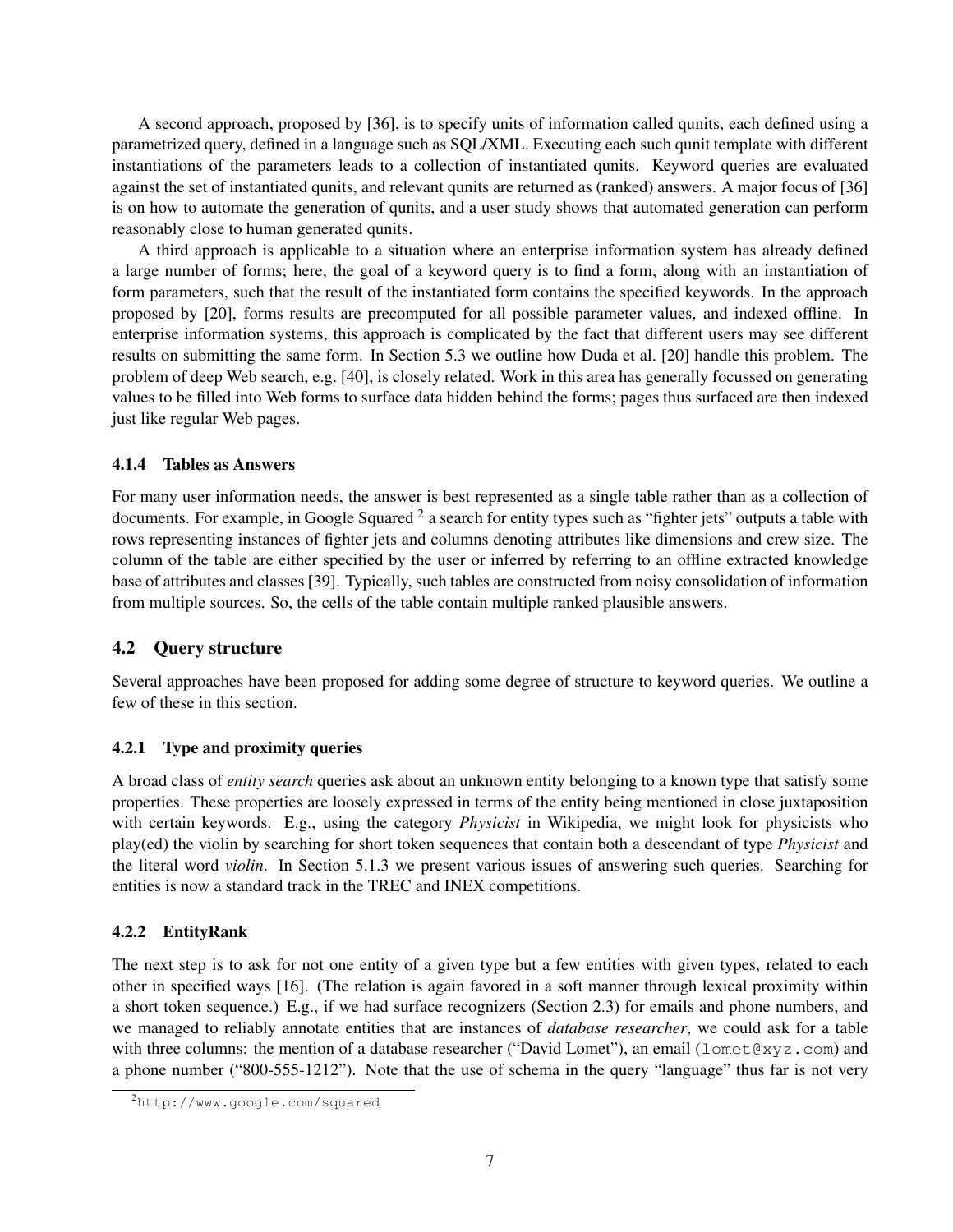overbearing. The only new query construct is a *type name*. Of course, the user has to know the type name from a standard catalog, but autocompletion and query suggestions can help [42].

## 4.2.3 Adding variables, contexts, and joins

Pushing further on the paradigm of structured queries on unstructured data, the logical next stop involves *variables* and *joins*. Suppose we can name a variable ?m as a placeholder for a *movie*, variable ?o as a number, and variable ?b as a money amount, expressed as these subqueries:

- *•* ?m *∈* <sup>+</sup> Type:Movie
- *•* ?o *∈* Quantity:Number
- *•* ?b *∈* <sup>+</sup> Quantity:MoneyAmount

(Here "*∈* <sup>+</sup>" denotes transitive membership via intermediate subtypes.) Then we can ask for token segments or *contexts* ?c1 and ?c2 such that

- *•* INCONTEXT(?c1; ?m*,* ?o;*won, Oscar*)
- *•* INCONTEXT(?c2; ?m*,* ?b; *production, cost, budget*)

and finally aggregate over contexts ?c1 and ?c2 to get a table with three columns: a movie name mention, the number of Oscars it won, and its production budget. Although such a language may not be used by end-users, it can be used as a "decision support" tool.

## 4.2.4 Specifying graph structures

Keyword queries can specify partial structures on graphs. For example, XPath expressions, or approximate match XPath expressions can be used to restrict the scope of a keyword query on XML data; see for example, [6], which explores flexible path specifications in the context of XML data. The idea of flexible path specifications can be easily applied to graph data. In the context of RDF graphs, one could use SPARQL, a structured, SQL-like query language for querying RDF.

The NAGA search engine [27] proposes a query language that allows specification of some kinds of graph constraints such as path and edge constraints. Unlike SPARQL, the graph-based NAGA query language takes into account uncertainty of underlying facts, and aggregates support for a fact from multiple sources. A comparison of result quality using NAGA with results of Google search, and results of keyword queries using the BANKS scoring model is presented in [27].

## 4.2.5 Specifying table structure

In Section 4.1.4 we discussed the Google Squared method of returning table answers to keyword queries. These provide limited control to the user on how to describe the answer table. We propose two alternative modes of querying for tables. The first kind of queries are called column description queries where the user fills in multiple keyword boxes where each text box describes a column of the answer table. For example to retrieve a list of scientists and their inventions, he fills two text boxes: one containing words like "inventor, scientist" and the second containing words like "major invention". The second kind are content queries where a user submits a few examples of structured rows of the desired table and expects to get more instances of such rows. These examples can prove invaluable for teaching an extractor how to convert unstructured list sources to structured tables in the answer [23].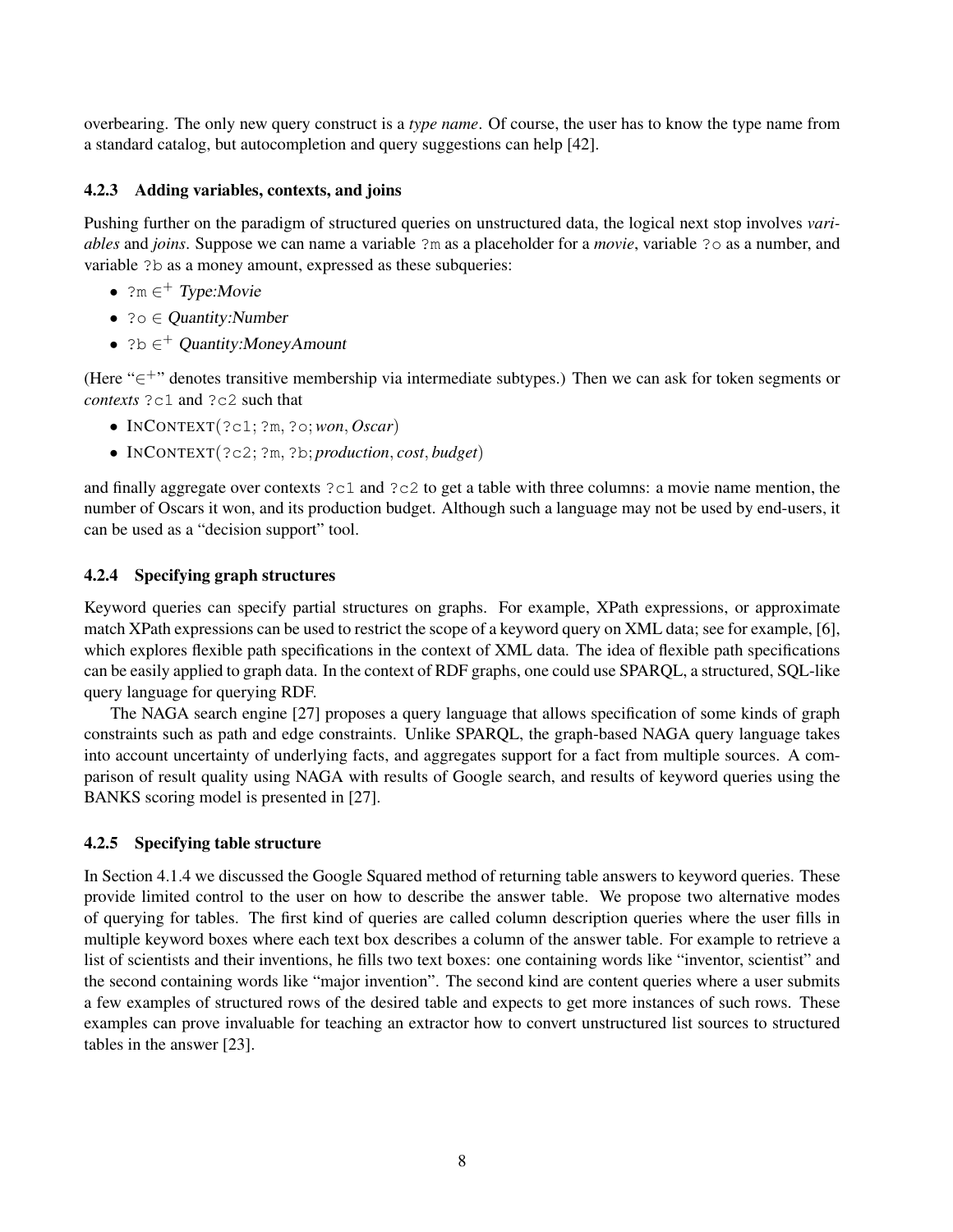# 5 Algorithms and systems

In this section we review some algorithmic and system issues that come up when one implements the annotator, index, and search capabilities introduced before.

## 5.1 Entity search in annotated text

#### 5.1.1 Broad type annotation

Machine learning techniques have come a long way toward annotating text with coarse-grained types. Let a text token sequence be called  $x = (x_1, x_2, \ldots, x_T)$ , and designate (unknown) labels  $y = (y_1, y_2, \ldots, y_T)$  to these token positions. Each *y<sup>t</sup>* can take on type values like *Person*, *Street name*, *Paper title*, *Phone number*, and so on. Usually there is also a "none of the above" label for tokens not recognized to belong to any of the specified groups. Then the job is to find the best labeling *y*. Note that, if each token position can have one of *M* labels, the number of possible labelings is astronomical, *M<sup>T</sup>* . This explosion can be avoided using the Viterbi algorithm used in hidden Markov models. Recent techniques have improved upon HMMs by defining general families of *feature functions*  $\phi(x, y) \in \mathbb{R}^d$  and then learning a *model*  $w \in \mathbb{R}^d$  such that the best labeling is given by arg max<sub>y</sub>  $w' \phi(x, y)$  [41].

## 5.1.2 Entity disambiguation

Beyond broad types, we want to annotate tokens with disambiguated entities. Suppose *s* is a spot (token segment) in a document that is suspected to mention some entity from a set Γ*s*. It is possible that *s* does not mention *any* entity in Γ*s*, and the "null" label is denoted *N.A.*. Let *S*<sup>0</sup> be the set of all spots in a document. Then the job is to pick, for each *s*, an entity label  $\gamma \in \Gamma_s \cup \{N.A.\}$ . Recall that  $\gamma$  comes from an entity catalog. Specifically, if WordNet is the catalog, each concept has a dictionary-like definition with an example "gloss" showing typical usage. If the catalog is Wikipedia, there is a whole article describing the entity at length. On the other side, the potential mention *s* has a textual context. We would generally expect some affinity between the context of *s* and the definition of *γ*. This can be expressed in a manner neutral to the specific identity of *s* or *γ*, as a feature vector  $f_s(\gamma)$  in some space. Again, we can learn a model *w* in the same space such that the predicted entity label is arg max*γ∈*Γ*s∪N.A. w <sup>⊤</sup>fs*(*γ*) [33, 29].

However, one may do better by exploiting the fact that entities mentioned in a single discourse tend to be semantically related. E.g., Wikipedia lists several Michael Jordans of who only one is a Computer Science professor, and likewise with Stuart Russell. However, a single Web page listing both names almost certainly refer to the two computer scientists. A collective optimization over all spot labels [19, 35] can improve disambiguation accuracy noticeably.

#### 5.1.3 Indexing and query processing

To process INCONTEXT queries as presented in Section 4.2.3, we need two basic devices:

- Find connections between types in the query to entities mentioned in token segments.
- Score and rank these token segments using textual proximity as an important feature.

Reachability testing between the query type and a candidate entity answer can be done in at least two ways:

• At query time, expand the query type into each candidate in turn, and score the candidates. In other words, if the query is looking for a *scientist* who studied whales, effectively ask if *e* and 'whale' appear in a context, where *e ∈* <sup>+</sup> *scientist*. This slows down queries unacceptably: Even WordNet knows of 650 scientists and 860 cities, not to mention Wikipedia or YAGO.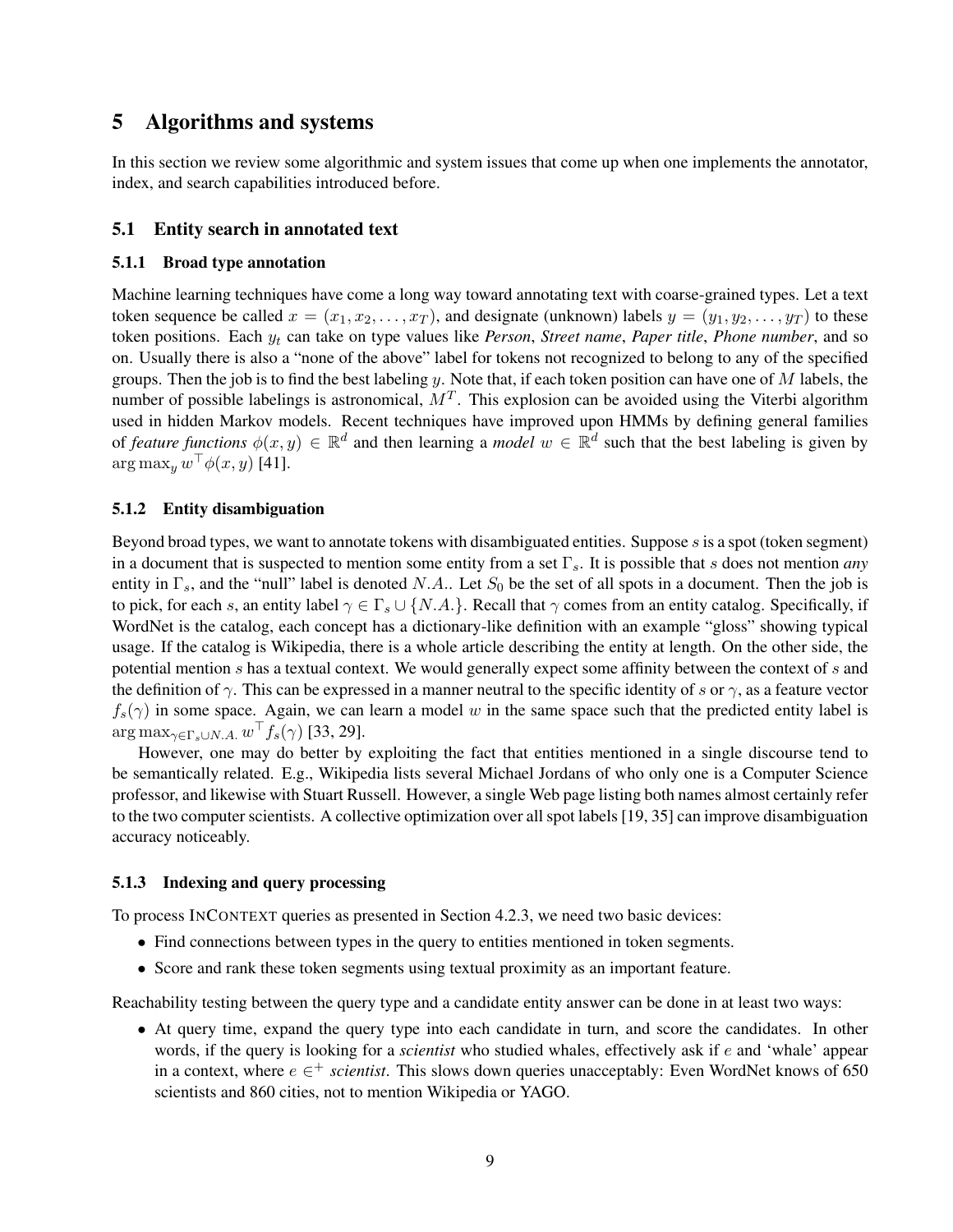*•* At indexing time, suppose a token is a mention of entity *e*, and let *T<sup>e</sup>* be all types to which *e* belongs directly or transitively. Then we insert pseudotokens encoding all types  $T \in \mathcal{T}_e$  at the same token position and index these. This works well in applications with a small type system (5–10) [16]. In contrast, Wikipedia and YAGO have over 250,000 types and over 2.2 million entities, and the average size of  $\mathcal{T}_e$ may be 10–30. This leads to unacceptable index size blowup.

One approach [13] is to compromise on both ends: index a carefully chosen subset of types, then do more work at query time. I.e., follow a "pre-generalize/post-filter" paradigm. Given a query type *a*, if *a* has not been indexed, generalize to some type  $g \supseteq^+ a$ , and launch an IR-style query. Afterward, check if the instance of *g* in each candidate context is an also instances of *a*; if not, discard. Experiments with TREC and WordNet suggest that index size can be kept comparable to a standard text index while slowing down queries by less than a factor of 2.

#### 5.2 Ranking entity nodes in ER graphs

Proximity queries in ER graphs seek entity nodes that are "near" nodes representing query words, or entity nodes that match query words. This paradigm is easiest to express in terms of personalized PageRank [37, 25]. Each directed edge  $(u, v)$  of the data graph has a *conductance*  $C(v, u) \in (0, 1)$ , which is the conditional probability  $Pr(v|u)$  that a "random surfer", in PageRank parlance, will walk from node *u* in the previous step to node *v* in the current step, should he decide to walk, which happens with probability  $\alpha \in (0, 1)$ . By design,  $\sum_{v} C(v, u) = 1$ . With probability 1*−α*, he *teleports* to a node *w* in the graph with probability  $r(w)$ , with  $\sum_{u} r(u) = 1$ . It is wellknown that the PageRank vector  $p_r$  corresponding to teleport *r* satisfies the recurrence  $p_r = \alpha C p_r + (1 - \alpha)r$ , which solves to  $p_r = (1 - \alpha)(\mathbb{I} - \alpha C)^{-1}r$ . Summarizing, query processing consists of

- *•* Designing the data graph, *C* and *α* ahead of time
- *•* Using the query to define *r*
- *•* Computing PageRank vector *p<sup>r</sup>*
- Reporting the top *K* nodes *u* with the largest  $p_r(u)$  scores.

A variant of the above paradigm (that allowed taking much of the computation offline) was proposed as OBJEC-TRANK [7]. The matrix *C* can also be learned automatically from training data [3, 2].

Traditional offline computation of PageRank is done by power iteration: Initialize *p<sup>r</sup>* to some random nonzero vector, then iterate  $p_r \leftarrow \alpha C p_r + (1 - \alpha)r$ . For large data graphs (beyond tens of millions of nodes), it is not practical to compute  $p_r$  at query time using power iterations. The special structure of personalized PageRank can be exploited [12] to achieve an almost *constant* query time independent of graph size, provided special indices are precomputed whose size scales as a modest fraction of graph size.

#### 5.3 Executing tree and form queries

In this section, we address the issue of answering tree and form queries, focusing on preprocessing/indexing, and query execution.

Work in the area of efficient computation of connection trees or graphs as answers to keyword queries can be divided into two approaches:

- 1. approaches based on generating and executing SQL queries, and
- 2. approaches based on graph traversal.

In a companion article in this issue, Yu et al. [45] provide an extensive survey of techniques for executing keyword queries on relational and graph databases.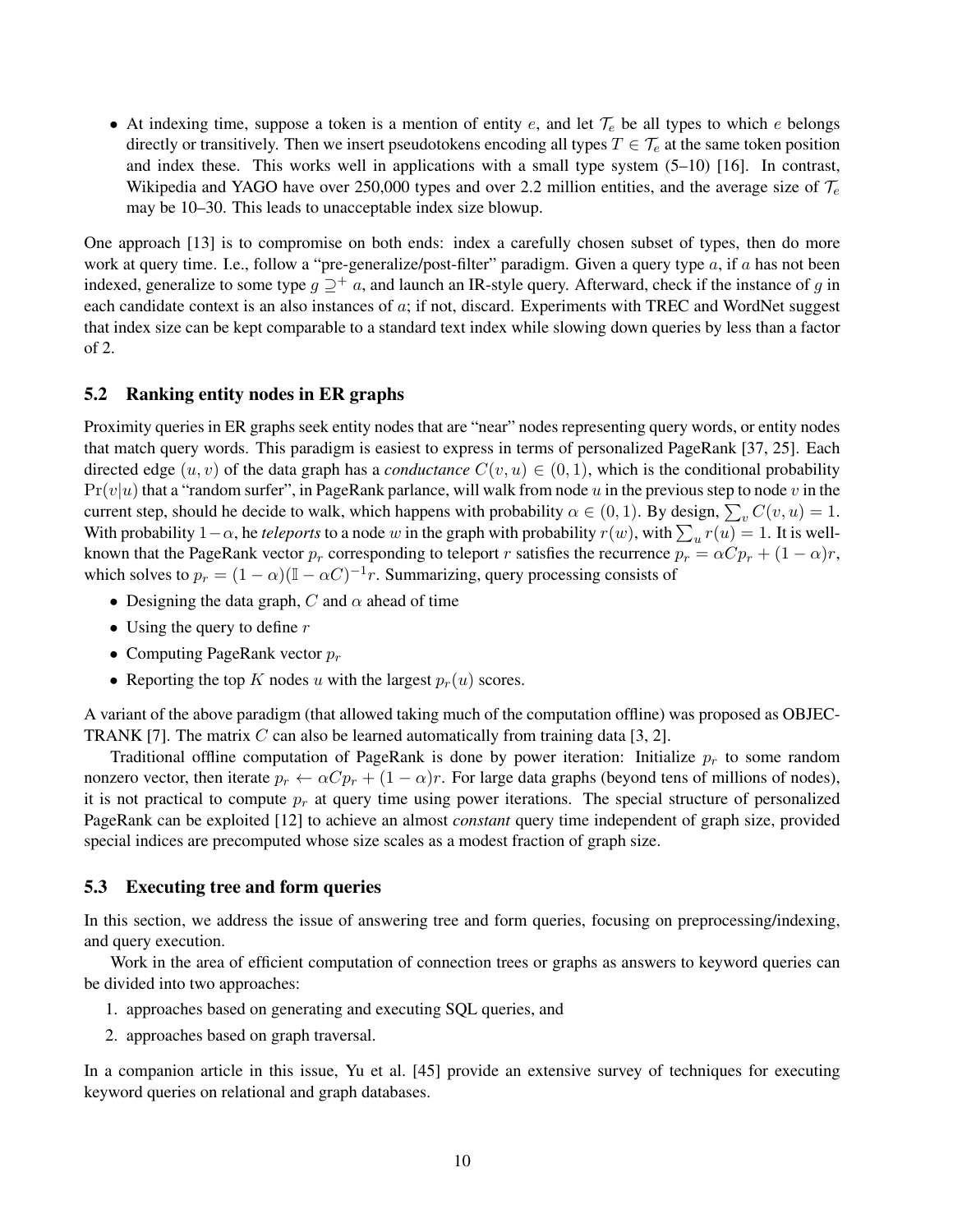Work on indexing deep Web content, such as by Raghavan and Garcia-Molina [40], is primarily based on surfacing the content by filling in form values, so that the content can be indexed subsequently. This approach is implemented in popular search engines today.

As an alternative, if the domain of an input to a form is known, e.g. a set of flight numbers, the set of values associated with the domain can be added to the document representing the form; a query containing these keywords could then retrieve the form.

In contrast to the Web scenario, in an enterprise setting the underlying data is available, and can be used to retrieve forms without surfacing all results of the form; however access restrictions must be taken into account. For example, in the approach of Duda et al. [20], each form is specified using a representation language which allows the system to understand what results are generated for what form parameters, with the identity of the user also treated as a parameter. Then, keywords from parts of the form that are dependent on a parameter value (for example, the name of a person where employee identifier is a parameter) are stored in a keyword index with an associated predicate.

For example, consider a form that outputs an employee name, given the employee identifier. If employee ID 2345 had the name John, the keyword index entry for John would include the above form, with an associated predicate "empID=2345". A query "John" would retrieve an index entry with the above predicate, allowing the system to infer that the form, with parameter empId=2345 is an answer to the query. If the query contains multiple keywords, the inverted lists are merged, taking the predicates into account. Parts of the form which are common across all parameter values would not have any associated predicate, minimizing the storage and query cost.

## 5.4 Processing table queries

In this section we discuss how to process table search queries of the kind described in 4.2.5 by tapping tables and lists on the Web. We present a brief summary; more details can be found elsewhere  $[23]^3$ .

#### 5.4.1 Pre-processing and annotation

Recognizing useful tables and lists First, we need to identify parts of HTML pages that contain useful record sets. Depending only on HTML tags such as *⟨*table*⟩* and *⟨*li*⟩* is not sufficient as these are often used as layout tools or navigational aids for non-record data. For instance, as observed in [9] only 10% of HTML table tags are used to represent structured content. Similarly, only a small fraction of lists on HTML pages actually represent record sets.

Catalog annotations on web tables A catalog is used to annotate table cells with entity nodes, table columns with type nodes and column pairs with relationship identifiers. The lemma attached with these nodes are used to associate additional keywords with table cells and columns.

Indexing A text index is constructed on the extracted record sets where each set is associated with three kinds of fields: a bag of word representation of all the contents in the table, the catalog annotations, and the union of the title and descriptive context of the table.

#### 5.4.2 Processing at query time

During query processing the index is first probed using the query words to find a list of candidate tables and lists. These are then subjected to the following steps:

<sup>3</sup>http://www.cse.iitb.ac.in/˜sunita/wwt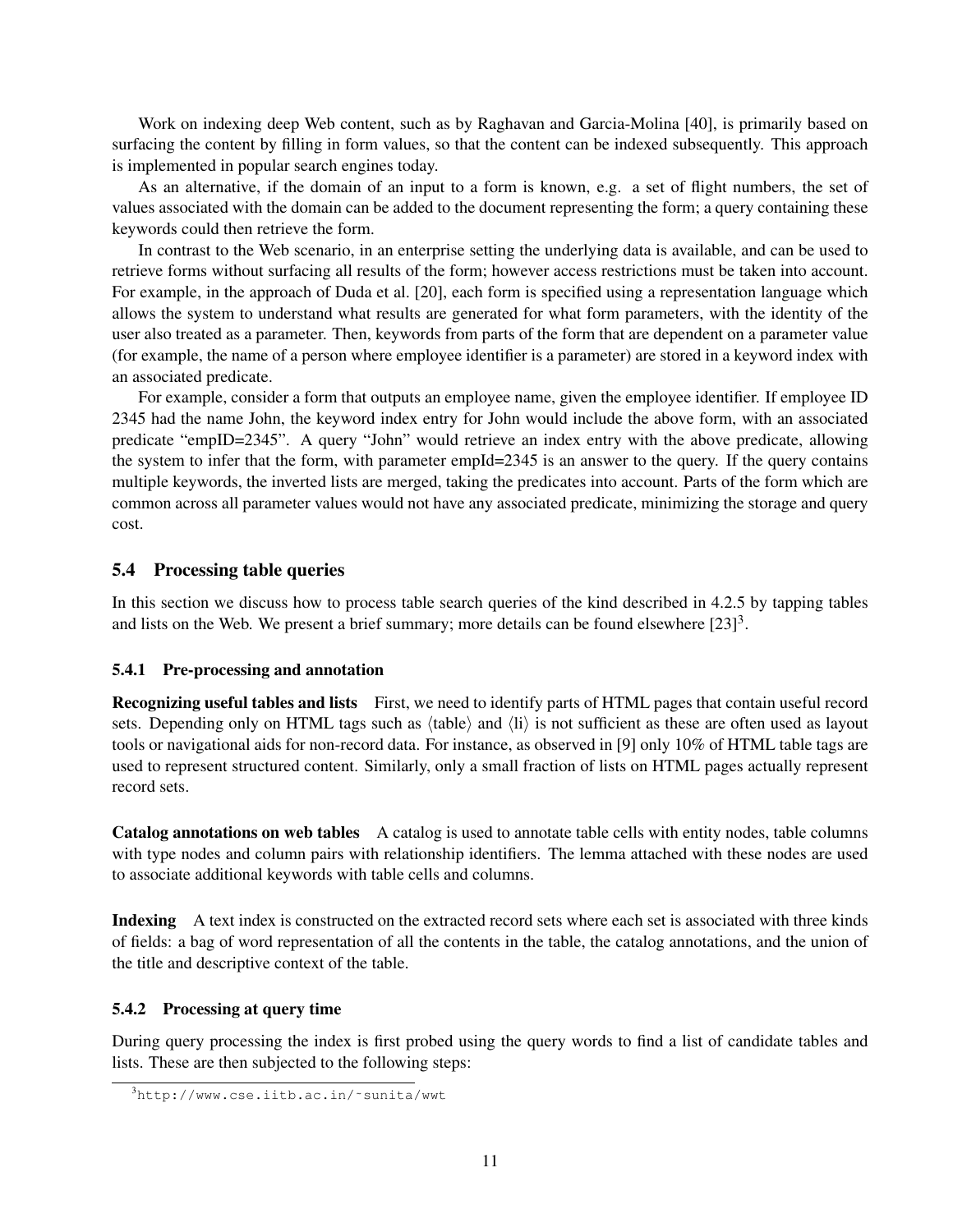Table extraction from HTML record sets There is a long history of extracting structure from record data on the Web [5, 14, 46, 30, 18, 21]. However, most of this work has been restricted to specific verticals like shopping, advertisements, and publications. Recent work [23] seeks robust extractors that do not depend on prior schema knowledge. At query time they have only (1) the few example rows provided by the user, and (2) other candidate record sets with overlapping content. The trick is to first use the query rows to create a partially labeled dataset, and then fit a model that simultaneously maximizes the probability of the labeled data and the probability that overlapping content across different lists get the same label.

Consolidation and ranking The extractor outputs a set of tables along with row and cell confidence scores indicating the probability of correctness of the extraction. The consolidator merges these tables into a single result table by resolving the set of rows that are duplicates. A cell in the consolidated table contains a set of cell values that are aliases of each other. Intuitively, a high scoring consolidated row is one which repeats in sources which overlap greatly with query words, has a high confidence score of extraction, and contains most of the useful columns.

# 6 Outlook

A great deal of recent work aims to improve the quality of results of keyword queries by adding structure to data, answers, and to queries themselves. We believe that the results of this research will have a significant impact on bridging the gap between structured and unstructured search. This article gives the reader a feel for the fast-growing area, but we cannot claim to have covered it exhaustively.

Acknowledgements: This work was supported in part by research grants from Microsoft and Yahoo.

# References

- [1] B. Aditya, S. Chakrabarti, R. Desai, A. Hulgeri, H. Karambelkar, R. Nasre, Parag, and S. Sudarshan. User interaction in the BANKS system (demo paper). In *ICDE*, pages 786–788, 2003.
- [2] A. Agarwal and S. Chakrabarti. Learning random walks to rank nodes in graphs. In *ICML*, 2007.
- [3] A. Agarwal, S. Chakrabarti, and S. Aggarwal. Learning to rank networked entities. In *SIGKDD Conference*, pages 14–23, 2006.
- [4] S. Agrawal, S. Chaudhari, and G. Das. DBXplorer: A system for keyword-based search search over relational databases. *ICDE*, 2002.
- [5] M. Alvarez, A. Pan, J. Raposo, F. Bellas, and F. Cacheda. Extracting lists of data records from semi-structured web ´ pages. *Data Knowl. Eng.*, 64(2):491–509, 2008.
- [6] S. Amer-Yahia, L. V. S. Lakshmanan, and S. Pandit. Flexpath: Flexible structure and full-text querying for xml. In *SIGMOD*, pages 83–94, 2004.
- [7] A. Balmin, V. Hristidis, and Y. Papakonstantinou. ObjectRank: authority-based keyword search in databases. In *VLDB Conference*, 2004.
- [8] G. Bhalotia, A. Hulgeri, C. Nakhe, S. Chakrabarti, and S. Sudarshan. Keyword searching and browsing in databases using BANKS. In *ICDE*, 2002.
- [9] M. Cafarella, N. Khoussainova, D. Wang, E. Wu, Y. Zhang, and A. Halevy. Uncovering the relational web. In *WebDB*, 2008.
- [10] M. J. Cafarella. Extracting and querying a comprehensive web database. In *CIDR*, 2009.
- [11] M. J. Cafarella, A. Halevy, Y. Zhang, D. Z. Wang, and E. Wu. Webtables: Exploring the power of tables on the web. In *VLDB*, 2008.
- [12] S. Chakrabarti. Dynamic personalized PageRank in entity-relation graphs. In *WWW Conference*, Banff, May 2007.
- [13] S. Chakrabarti, K. Puniyani, and S. Das. Optimizing scoring functions and indexes for proximity search in typeannotated corpora. In *WWW Conference*, Edinburgh, May 2006.
- [14] C. Chang. and S. Lui. Iepad: Information extraction based on pattern discovery. In *WWW*, pages 681–688, 2001.